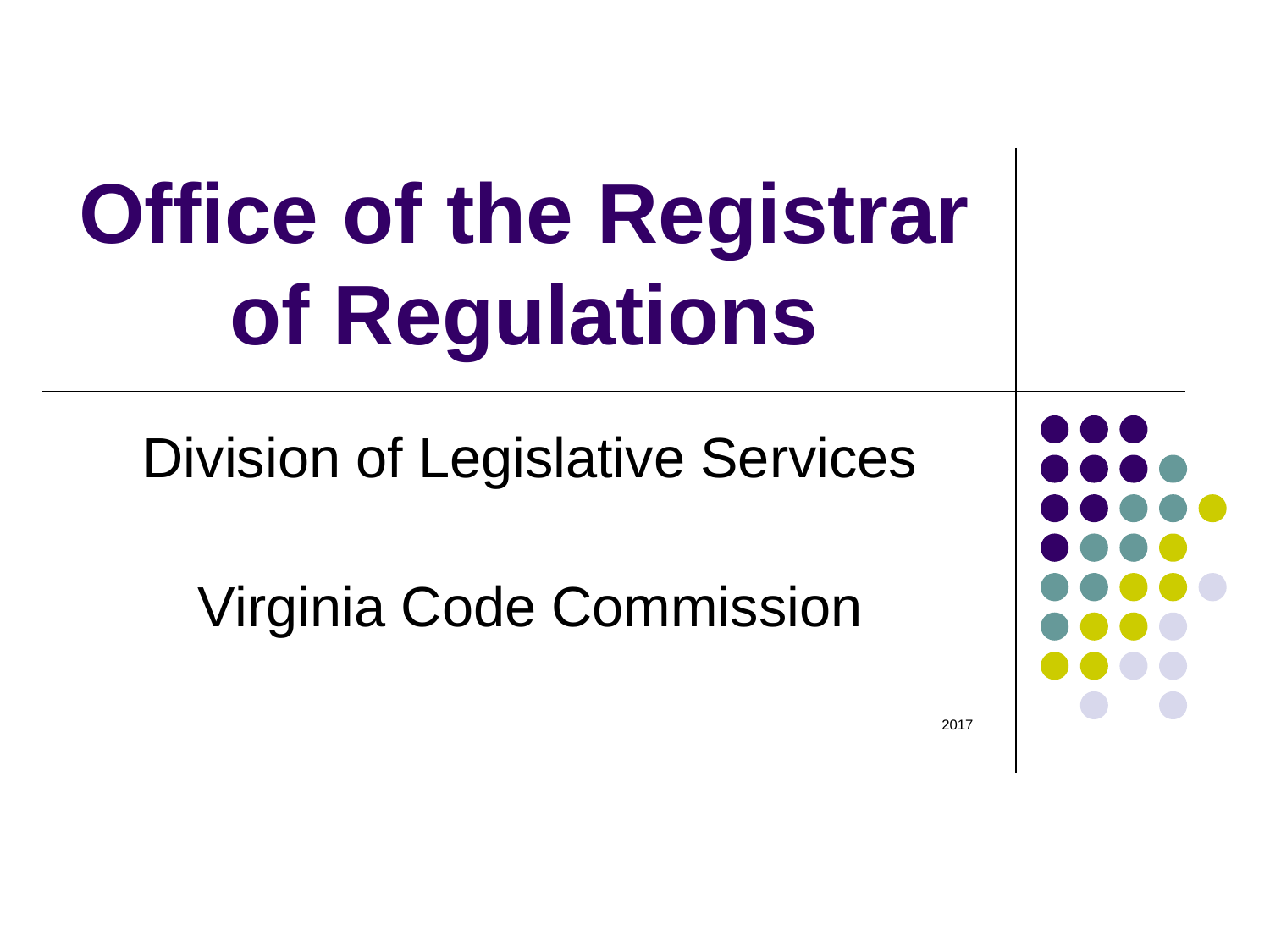- Central repository for all state agency regulations, the other half of Virginia's codified law.
- Publishes the *Virginia Register of Regulations*, the official publication of Virginia's state agency regulations.
- Publishes the Virginia Administrative Code, the compilation of Virginia's regulations

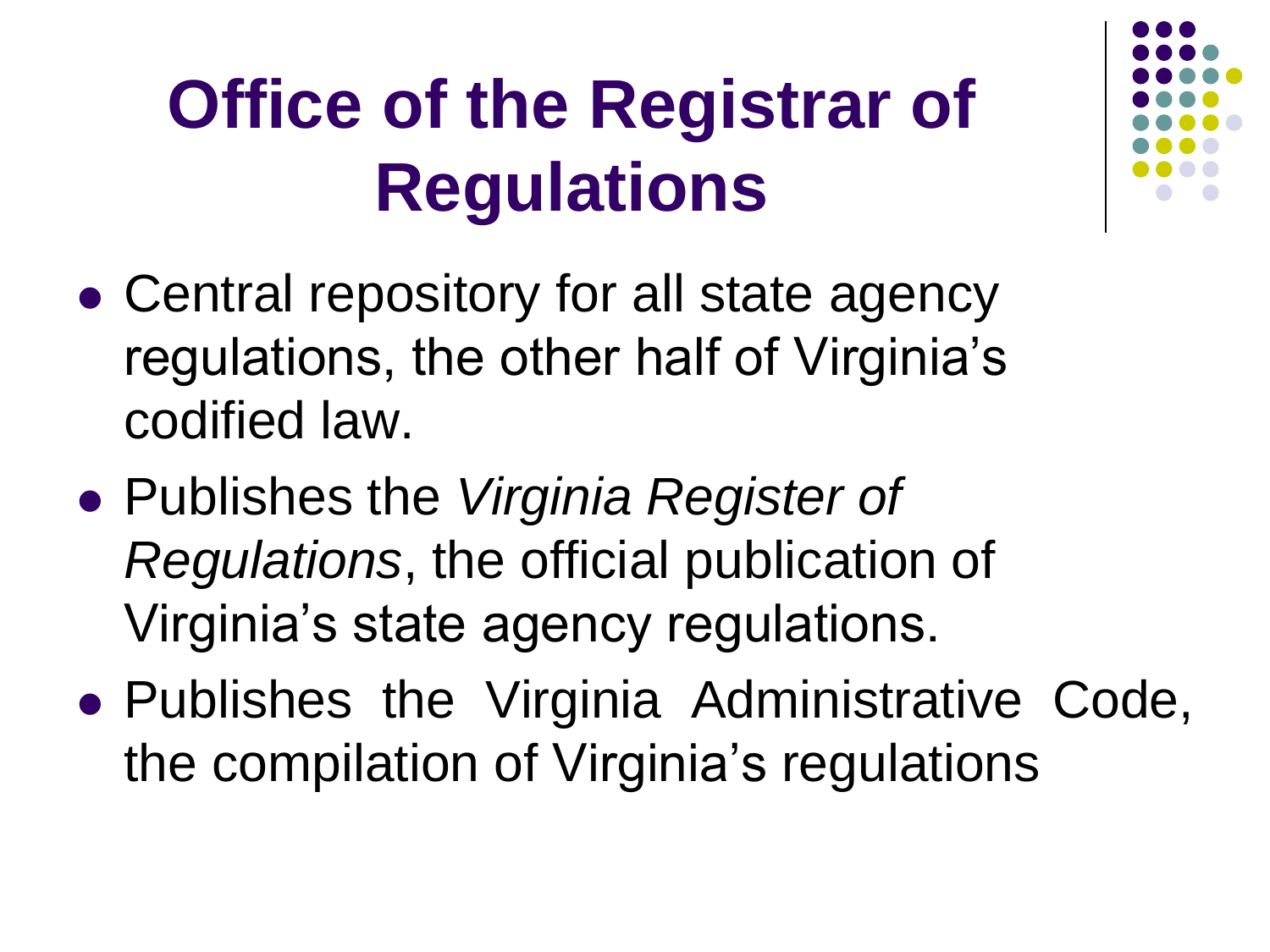

- A regulation is a law adopted by a state government agency.
- If you live, work, or do business in Virginia, state regulations affect YOU.
- For example, regulations establish teacher qualifications, regulate doctors and nurses, and govern the quality of the food you eat.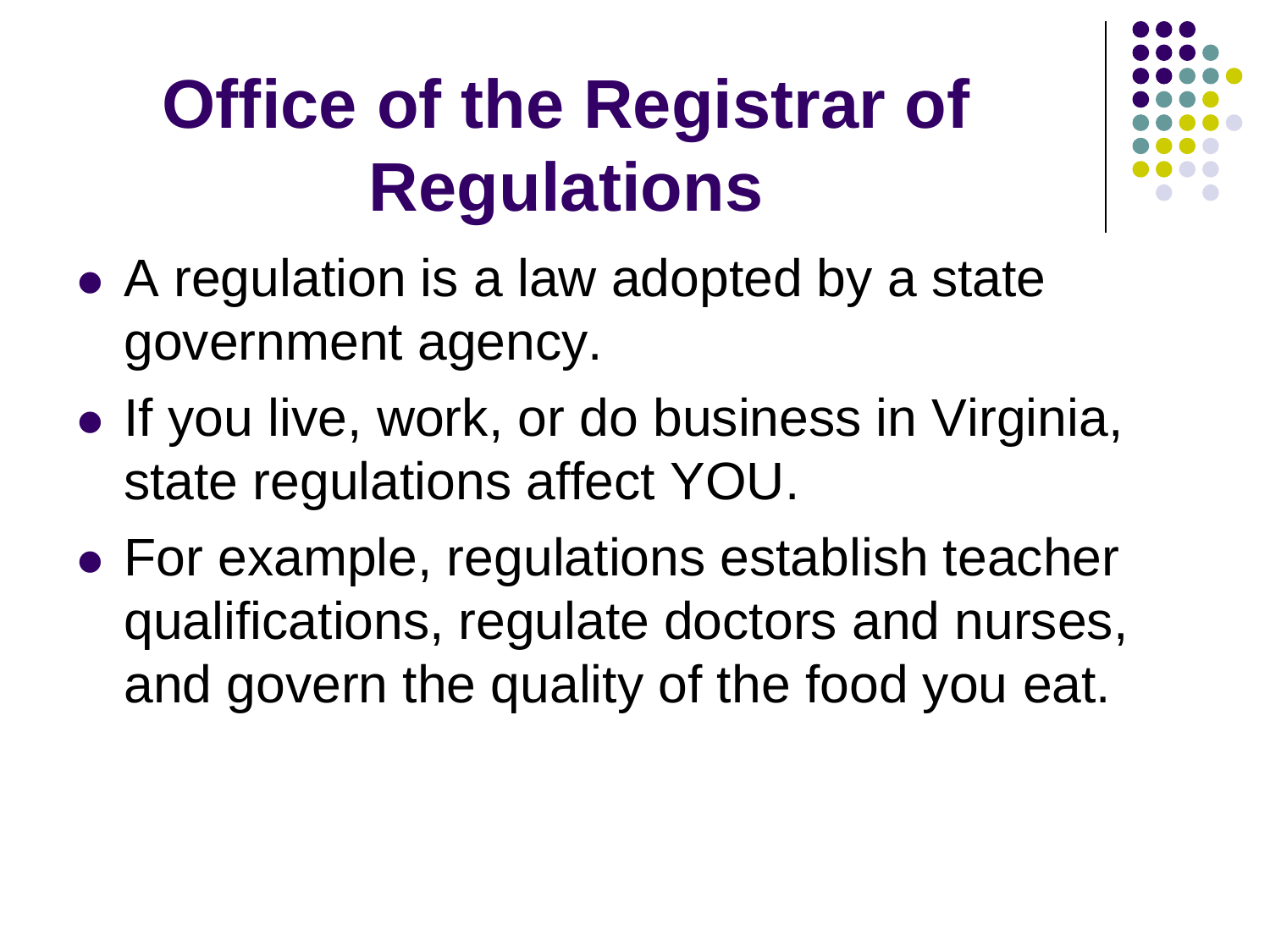

- The General Assembly gives an agency broad authority to write a regulation (e.g., the Virginia Department of Health).
- An agency must go through a regulatory process set out in statute (the Virginia Administrative Process Act) before the regulation can take effect and be enforced.
- A regulatory action takes approximately 18- 24 months from start to finish.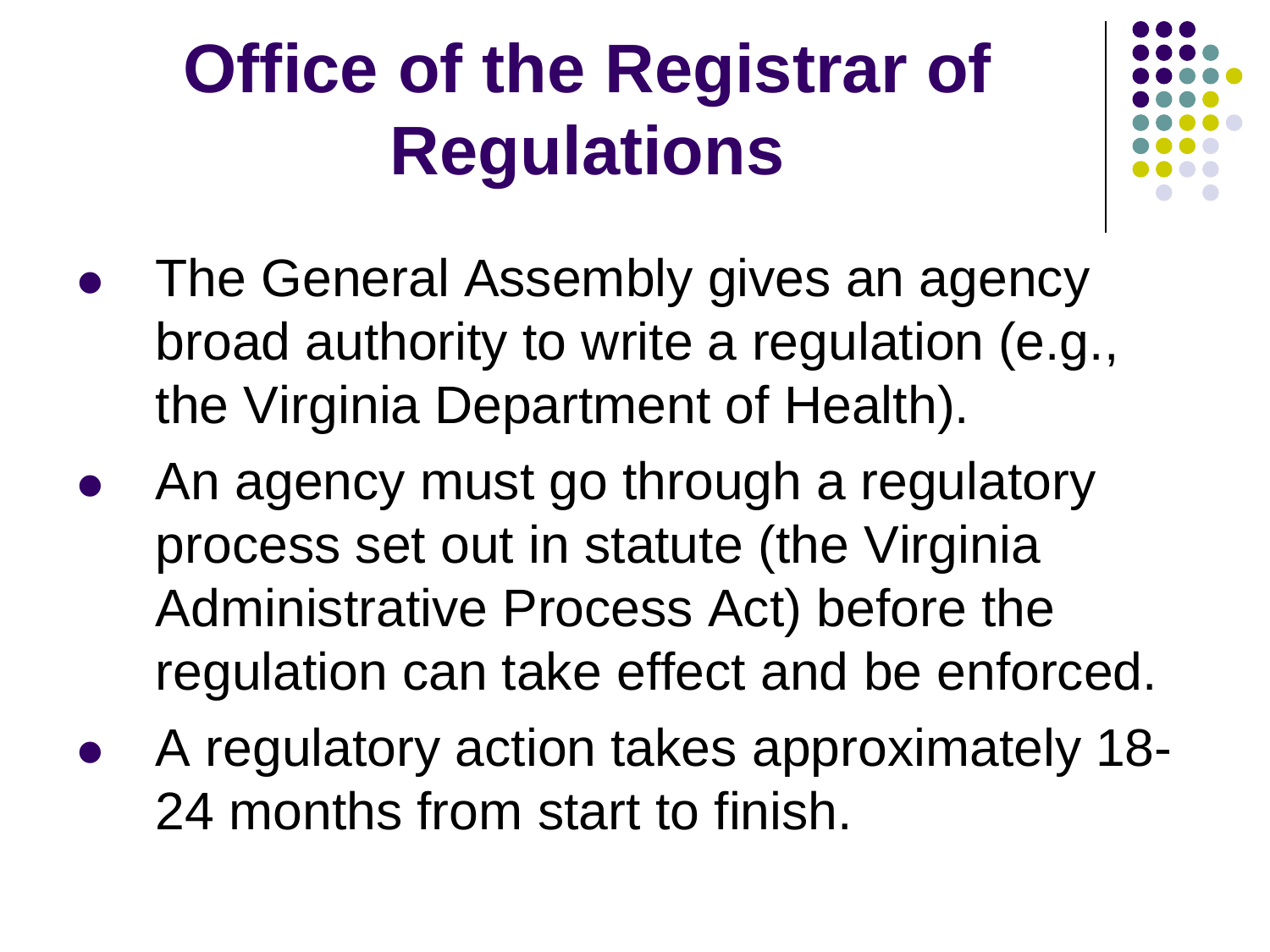

A typical regulatory process involves 3 steps

- Notice of Intended Regulatory Action
- Proposed regulation
- Final regulation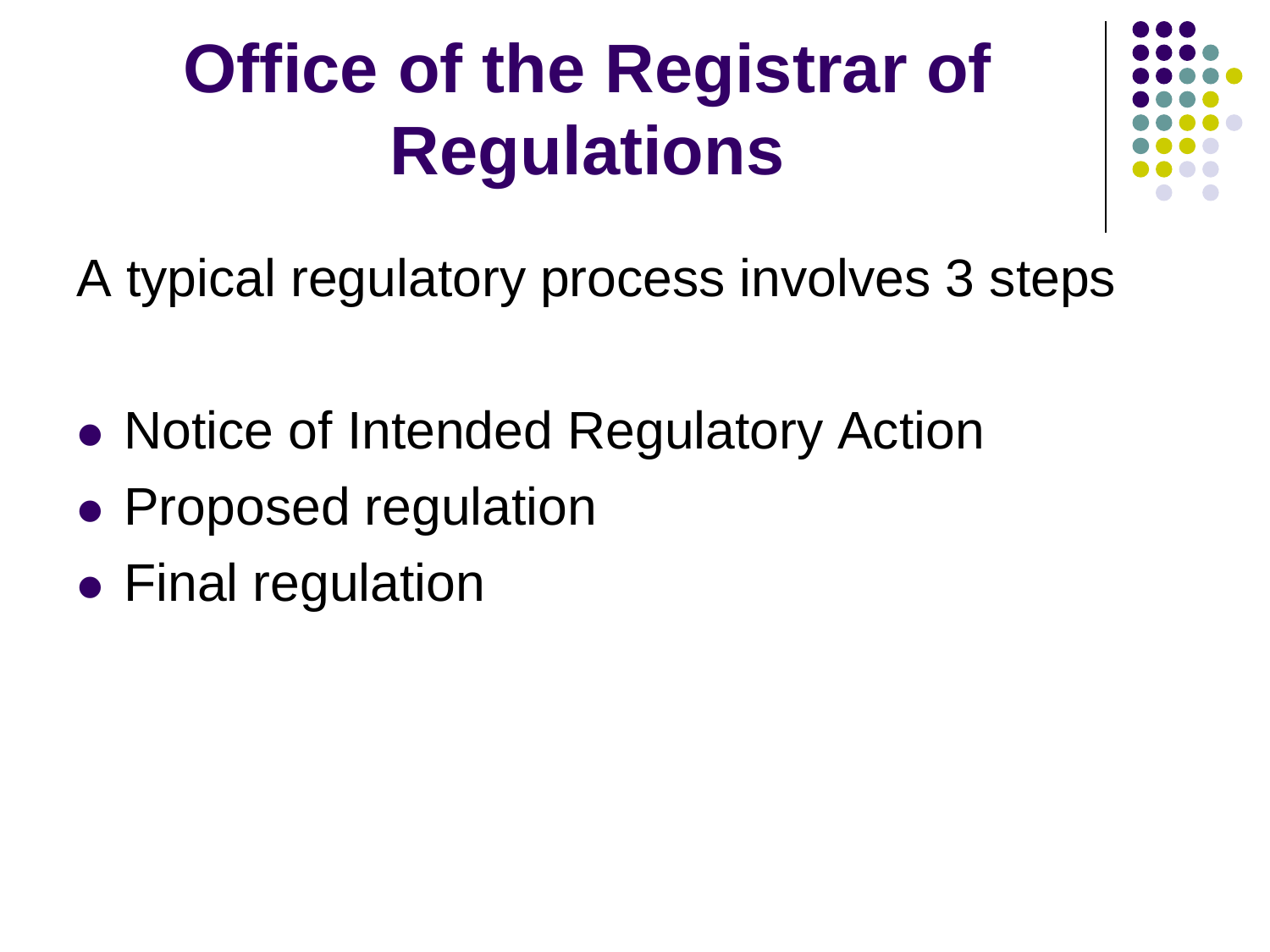

#### Notice of Intended Regulatory Action (NOIRA)

- A NOIRA alerts the public that an agency is considering a regulatory change
- An agency submits the NOIRA to the Executive Branch for review
- After receiving Executive Branch approval, the agency submits the NOIRA for publication in the *Virginia Register of Regulations*
- Once published in the *Virginia Register*, a 30-day comment period begins during which the agency receives comments from the public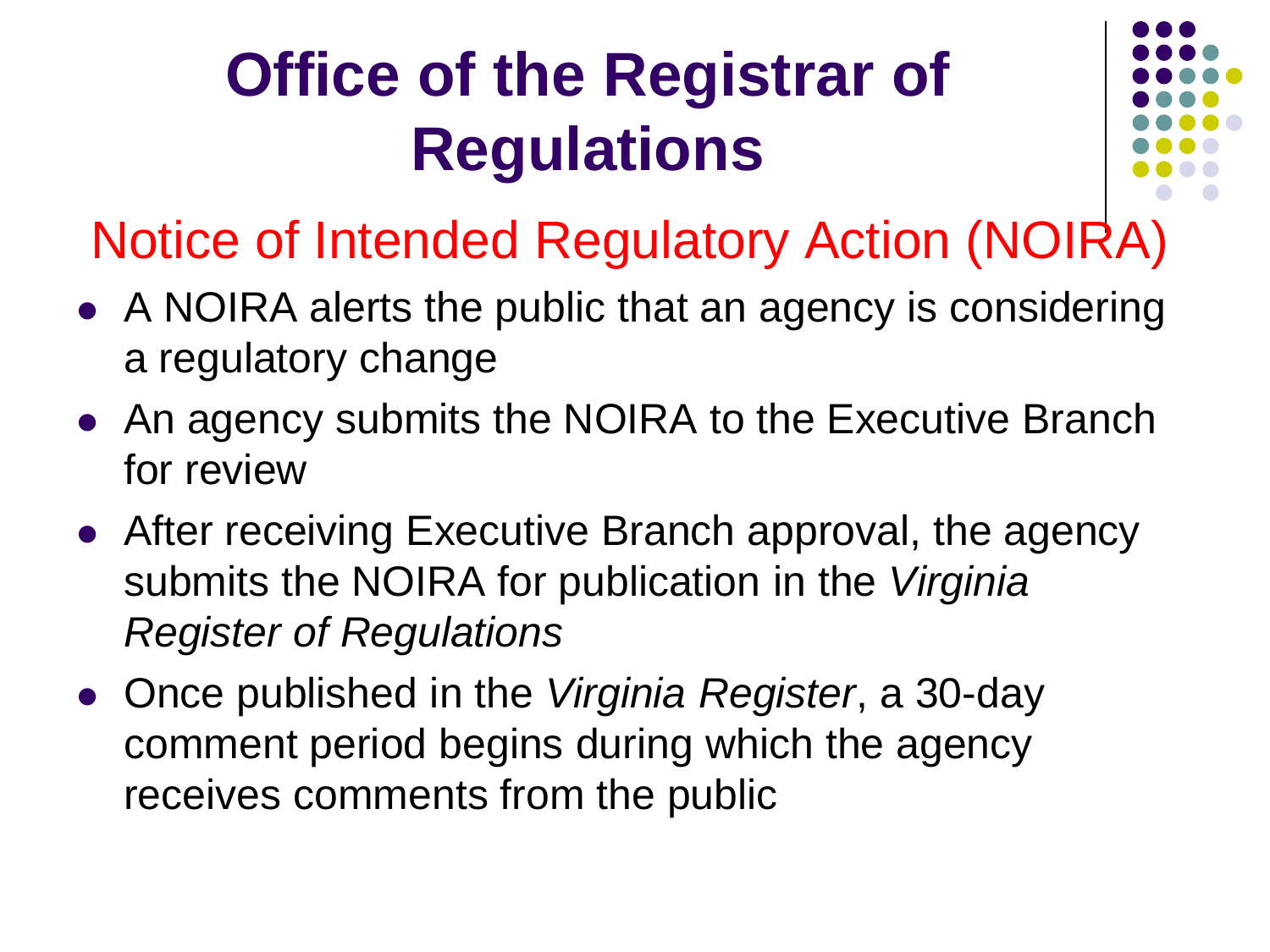

#### Proposed Regulation

- The agency submits the proposed regulation for Executive Branch review using the Virginia Regulatory Town Hall ([http://www.townhall.virginia.gov](http://www.townhall.virginia.gov/))
- After Executive Branch approval is given, the agency submits the proposed regulation and associated materials for publication in the *Virginia Register of Regulations.*
- Once published in the *Virginia Register*, a 60-day comment period begins during which time the agency receives comments from the public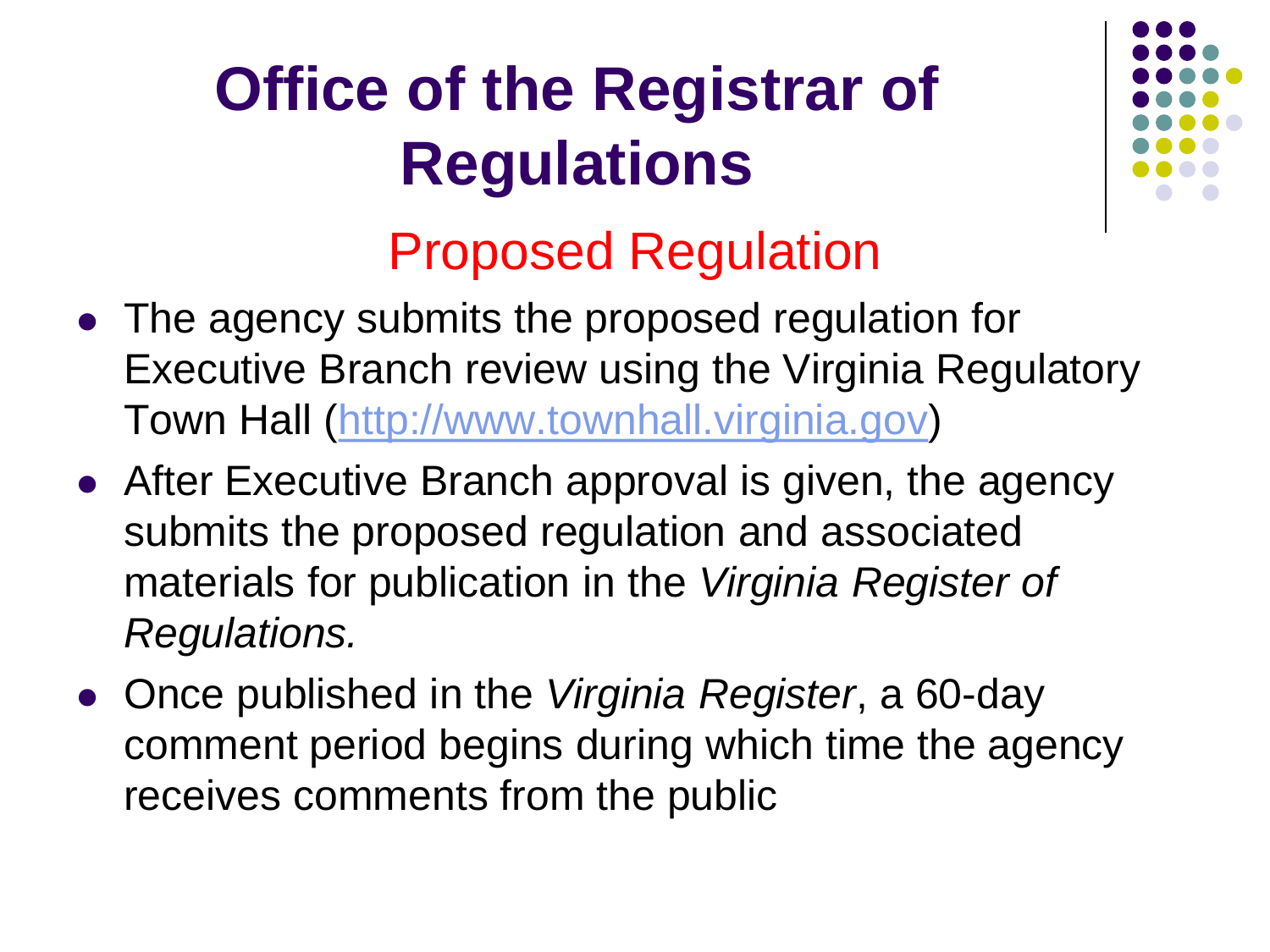

#### **Final Regulation**

- The agency reviews comments, responds to commenters and prepares the final regulation for Executive Branch review
- After Executive Branch approval, the agency submits the final text of the regulation, with an explanation of any changes from the proposed, for publication in the *[Virginia Register](http://register.dls.virginia.gov/issfiles.htm)*. *Virginia*
- The regulation becomes effective 30 days after publication in the **[Virginia Register](http://register.dls.virginia.gov/issfiles.htm)**.
- The day it becomes effective, the regulation appears in the online [Virginia Administrative Code.](http://regulations.legis.virginia.gov/)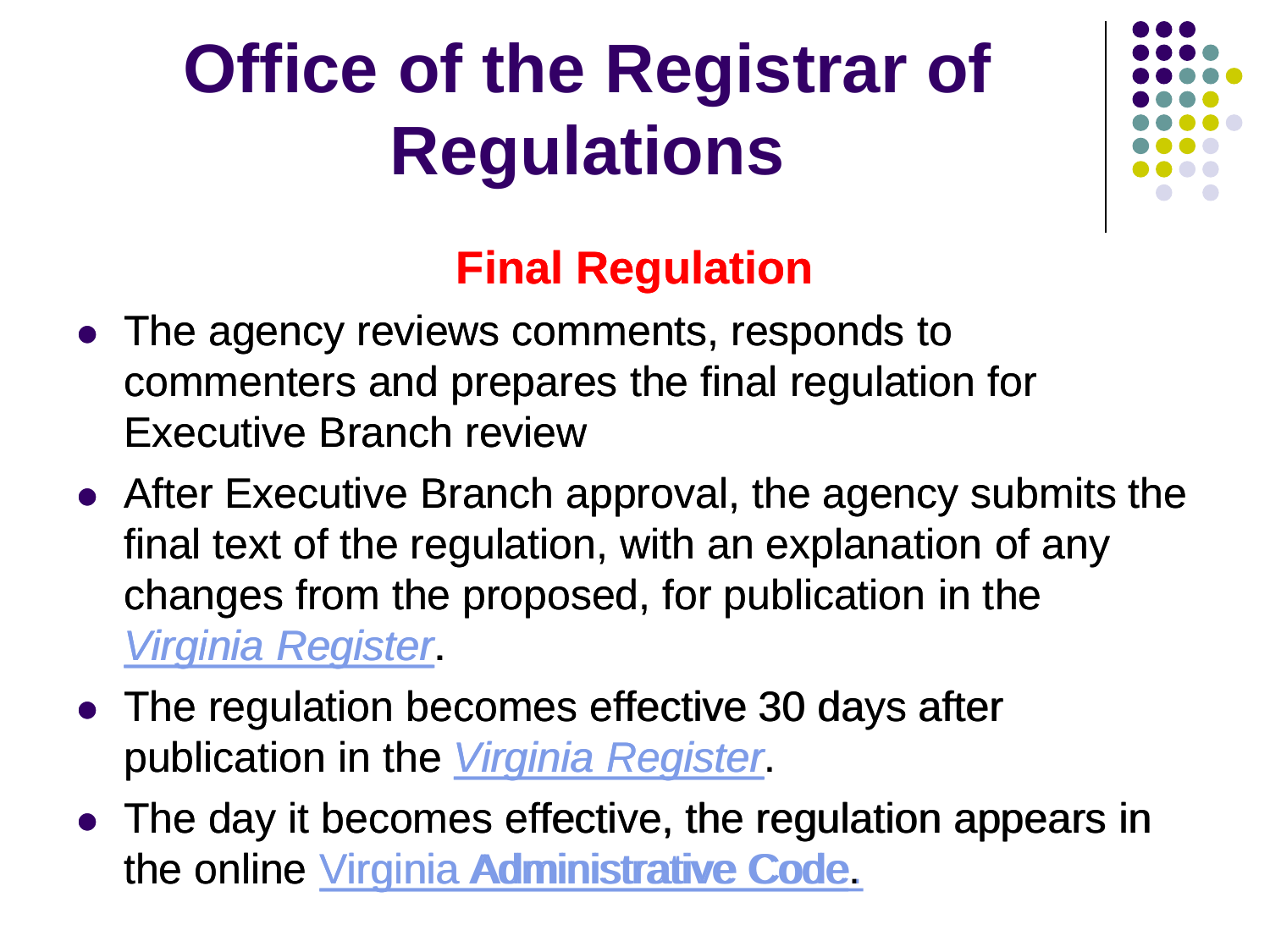

#### **How the Regular Process Can be Interrupted**

- Joint Commission on Administrative Rules or appropriate House or Senate standing committee files objection with Registrar and promulgating agency
- Governor objects during final adoption period
- 25 or more people request additional public comment time
- Governor and General Assembly suspend effective date
- Agency suspends the effective date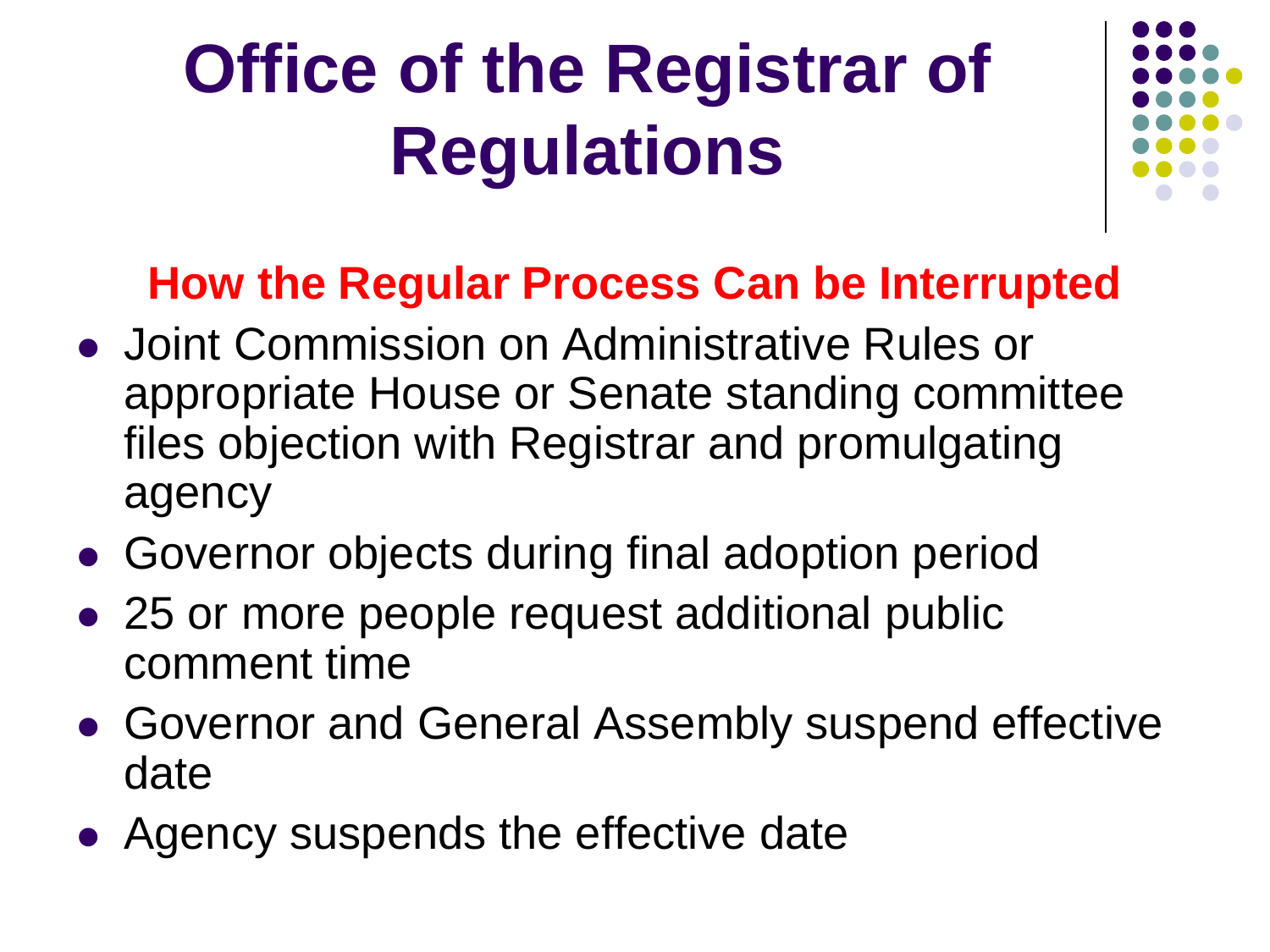

**Exceptions to Normal Regulatory Process**

- **Fast-track rulemaking process** (§ 2.2-4012.1) Generally noncontroversial, process can be stopped with the objection of 10 or more people.
- **Exempt regulations** (§§ 2.2-4002 and 2.2-4006) Situations under which the General Assembly has determined that the normal regulatory process will not apply.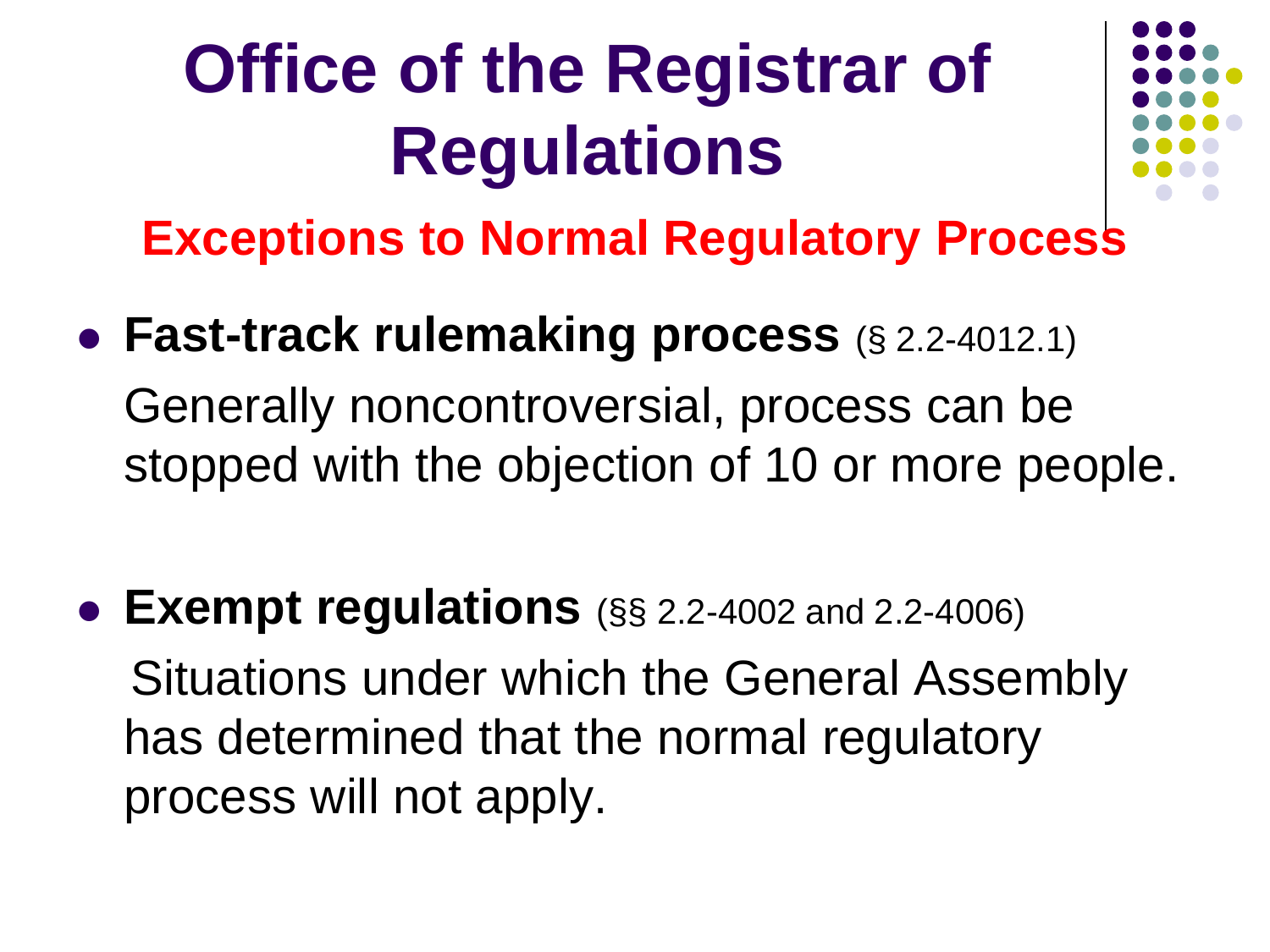

**Exceptions to Normal Regulatory Process**

 **Emergency regulations** (§ 2.2-4011) Regulations necessitated by emergency situation OR when Virginia law or federal law requires that a regulation be effective in 280 days or less from enactment.

(*Note: Emergency regulations are not incorporated into the Virginia Administrative Code because of their temporary nature.)*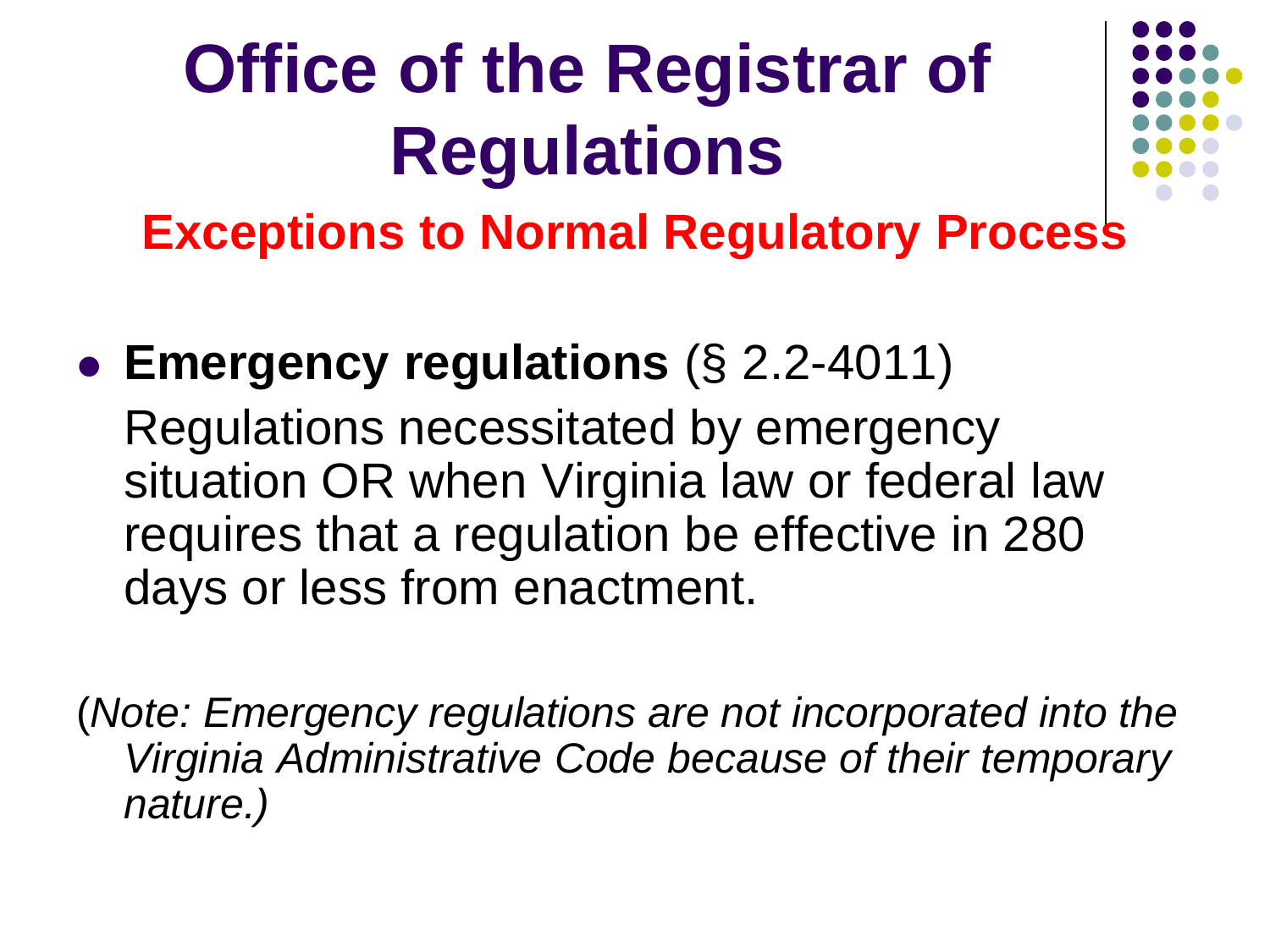

#### **Ways to participate in the regulatory process**

- Contact the agency directly to express support of or concerns about a regulation. The Virginia Register [\(http://register.dls.virginia.gov\)](http://register.dls.virginia.gov/) provides contact information for each printed regulation.
- Request an agency to develop a new regulation or amend an existing regulation. Send your written request to the agency and mention specifically that you are submitting a petition for rulemaking.